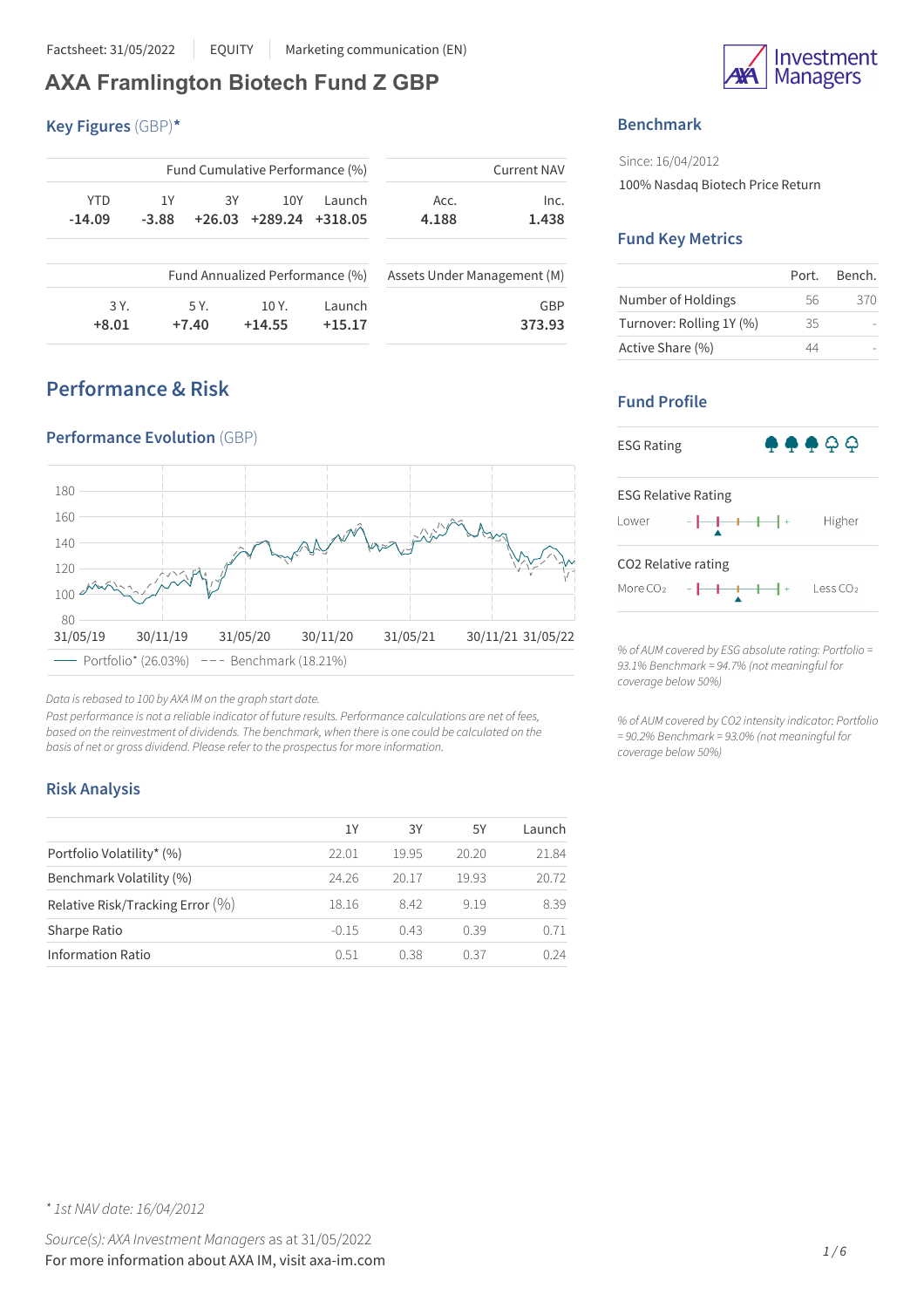## **Rolling Performance (%)**

|               | 1M      | 3M          | 6M     | <b>YTD</b> | 3Y          | 5Y    | 31/05/21<br>31/05/22 | 31/05/20<br>31/05/21 | 31/05/19<br>31/05/20 | 31/05/18<br>31/05/19 | 31/05/17<br>31/05/18 | Launch |
|---------------|---------|-------------|--------|------------|-------------|-------|----------------------|----------------------|----------------------|----------------------|----------------------|--------|
| Portfolio*    | $-2.20$ | 0.84        | -12.93 | -14.09     | 26.03       | 42.93 | $-3.88$              | $-1.47$              | 33.07                | $-292$               | 16.83                | 318.05 |
| Benchmark     |         | -1.70 -1.14 | -18.71 | -15.67     | 18.21 27.06 |       | -12.42               | $-1.73$              | 37.36                | $-2.73$              | 10.50                | 281.07 |
| Excess Return | -0.50   | 1.98        | 5.78   | 1.57       | -7.82       | 15.88 | 8.54                 | 0.26                 | $-4.28$              | $-0.19$              | 6.32                 | 36.98  |

## **Annual Calendar Performance (%)**

|               | 2021 | 2020  | 2019    | 2018    | 2017    | 2016    | 2015    | 2014  | 2013  | 2012 |
|---------------|------|-------|---------|---------|---------|---------|---------|-------|-------|------|
| Portfolio*    | 3.39 | 32.74 | 19.35   | $-6.42$ | 9.66    | $-4.95$ | 12.29   | 46.68 | 65.24 |      |
| Benchmark     | 0.28 | 21.80 | 19.61   | $-3.69$ | 10.58   | $-6.59$ | 17.88   | 42.44 | 62.53 |      |
| Excess Return | 3.11 | 10.94 | $-0.26$ | $-2.73$ | $-0.92$ | 1.64    | $-5.58$ | 4.24  | 2.70  |      |

Past performance is not a reliable indicator of future results. Performance calculations are net of fees, based on the reinvestment of dividends. The benchmark, when there is one could be calculated on the basis of net or gross dividend. Please refer to the prospectus for more information.

# **Portfolio Analysis**

#### **Top 10 Holdings**

| Equity                        |           |           | Weighting (%) | Sector          | Geography     |
|-------------------------------|-----------|-----------|---------------|-----------------|---------------|
|                               |           |           |               |                 |               |
|                               | Portfolio | Benchmark | Relative      |                 |               |
| Regeneron Pharmaceuticals Inc | 9.29      | 7.40      | 1.88          | Biotechnology   | North America |
| Amgen Inc                     | 5.85      | 9.74      | $-3.89$       | Biotechnology   | North America |
| Gilead Sciences Inc           | 5.31      | 8.49      | $-3.17$       | Biotechnology   | North America |
| Vertex Pharmaceuticals Inc    | 5.28      | 7.14      | $-1.85$       | Biotechnology   | North America |
| Biogen Inc                    | 5.06      | 3.12      | 1.94          | Biotechnology   | North America |
| BioMarin Pharmaceutical Inc   | 3.74      | 1.47      | 2.27          | Biotechnology   | North America |
| Moderna Inc                   | 3.72      | 6.11      | $-2.39$       | Biotechnology   | North America |
| Seattle Genetics Inc.         | 3.07      | 2.64      | 0.43          | Biotechnology   | North America |
| Sanofi                        | 2.99      | 1.56      | 1.43          | Pharmaceuticals | Europe Ex UK  |
| Argenx SE                     | 2.89      | 0.91      | 1.99          | Biotechnology   | Europe Ex UK  |
| Total (%)                     | 47.21     | 48.58     |               |                 |               |

# **Top 5 Overweight** (%)

|                               |      | Port, Bench, Relative |      |
|-------------------------------|------|-----------------------|------|
| BioMarin Pharmaceutical Inc.  | 3.74 | 147                   | 227  |
| Argenx SE                     | 289  | 091                   | 1.99 |
| Biogen Inc                    | 506  | -3.12                 | 194  |
| Regeneron Pharmaceuticals Inc | 929  | 740                   | 188  |
| Mirum Pharmaceuticals Inc.    | 1.88 | 0 O.S                 | 181  |

#### **Top 5 Underweight** (%)

|                      |      |           | Port, Bench, Relative |
|----------------------|------|-----------|-----------------------|
| AstraZeneca PLC      | 0.OO | 4    14   | -4 14                 |
| Amgen Inc            |      | 5.85 9.74 | -3.89                 |
| Gilead Sciences Inc. | 531  | 849       | $-317$                |
| Moderna Inc.         | 3.72 | 6.11      | -2.39                 |
| Royalty Pharma PLC   | 0 OO | 189       | -189                  |

*\* 1st NAV date: 16/04/2012*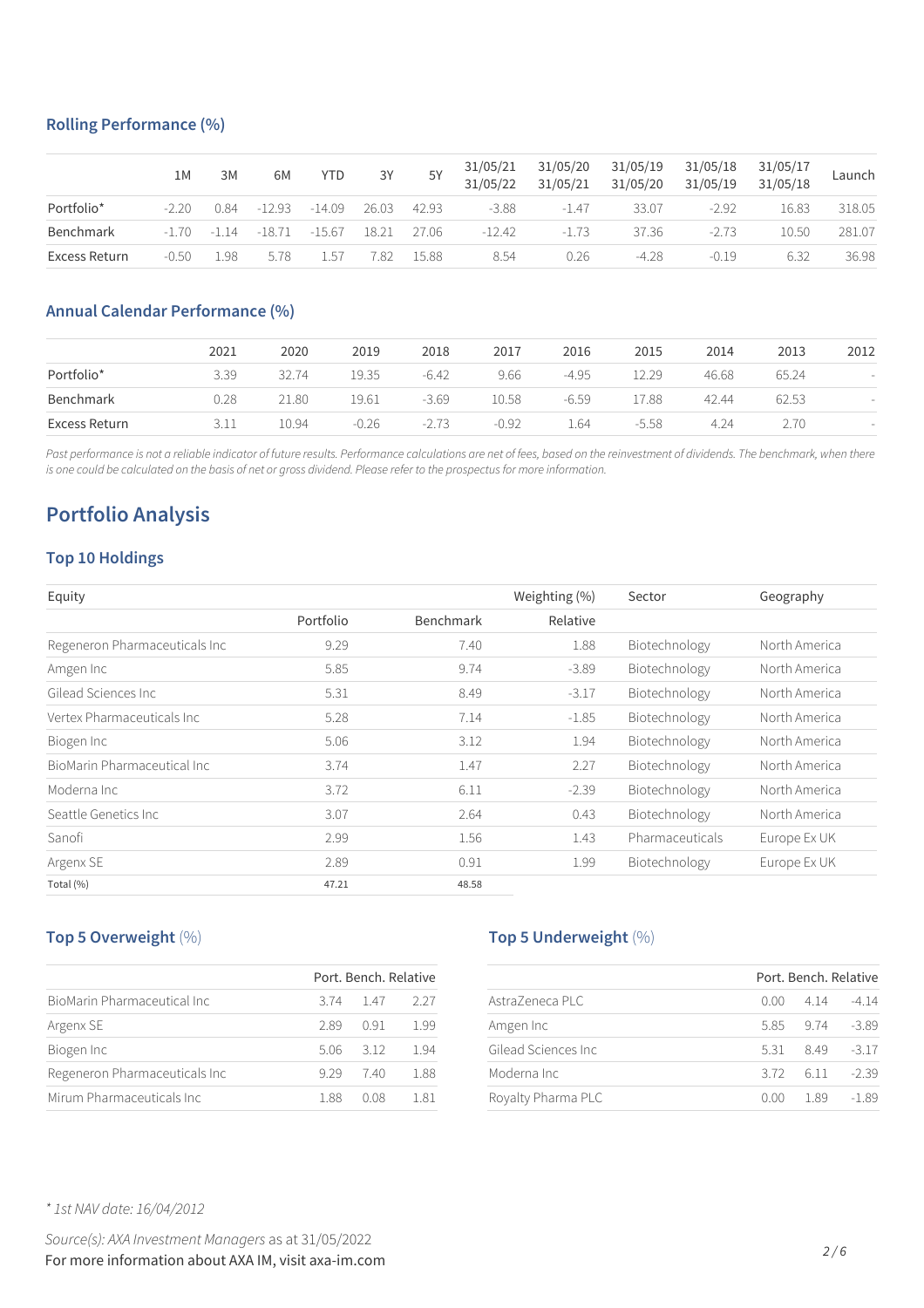#### **Sector Breakdown** (%)

|                                 | Portfolio | Benchmark |
|---------------------------------|-----------|-----------|
| Biotechnology                   | 89.43     | 78.69     |
| Pharmaceuticals                 | 4.50      | 13.80     |
| Life Sciences Tools & Services  | 2.85      | 5.93      |
| <b>Health Care Services</b>     | 1.01      | 0.57      |
| Health Care Supplies            | 0.00      | 0.06      |
| Health Care Equipment           | 0.00      | 0.89      |
| <b>Health Care Distributors</b> | 0.00      | 0.05      |
| Cash                            | 220       | n nn      |

## **Geographical Breakdown** (%)

|               | Portfolio | Benchmark |
|---------------|-----------|-----------|
| North America | 87.43     | 89.37     |
| Europe Ex UK  | 7.99      | 4.95      |
| Emerging      | 1.52      | 1.38      |
| UK            | 0.86      | 4.30      |
| Cash          | 220       | ()()()    |

#### **Active Exposure by Sector** (%)



#### **Active Exposure by Geography** (%)



#### $\frac{1}{0}$  To 250mn 250mn To 500mn **500mn To** 1bn 1bn To 3bn 3bn To 5bn 5bn To 10bn 10bn To 25bn 25bn To 100bn 100bn To 250bn Cash <sup>0</sup> 3 6 9 12 15 18  $21$ 24 27 30 33 36 Port. 1.87 1.56 9.23 13.36 7.82 4.94 23.71 26.46 8.84 2.20 Bench. 2.00 3.60 4.85 10.00 6.34 7.08 16.87 33.82 15.45 -

### **MarketCap Breakdown** (GBP - %)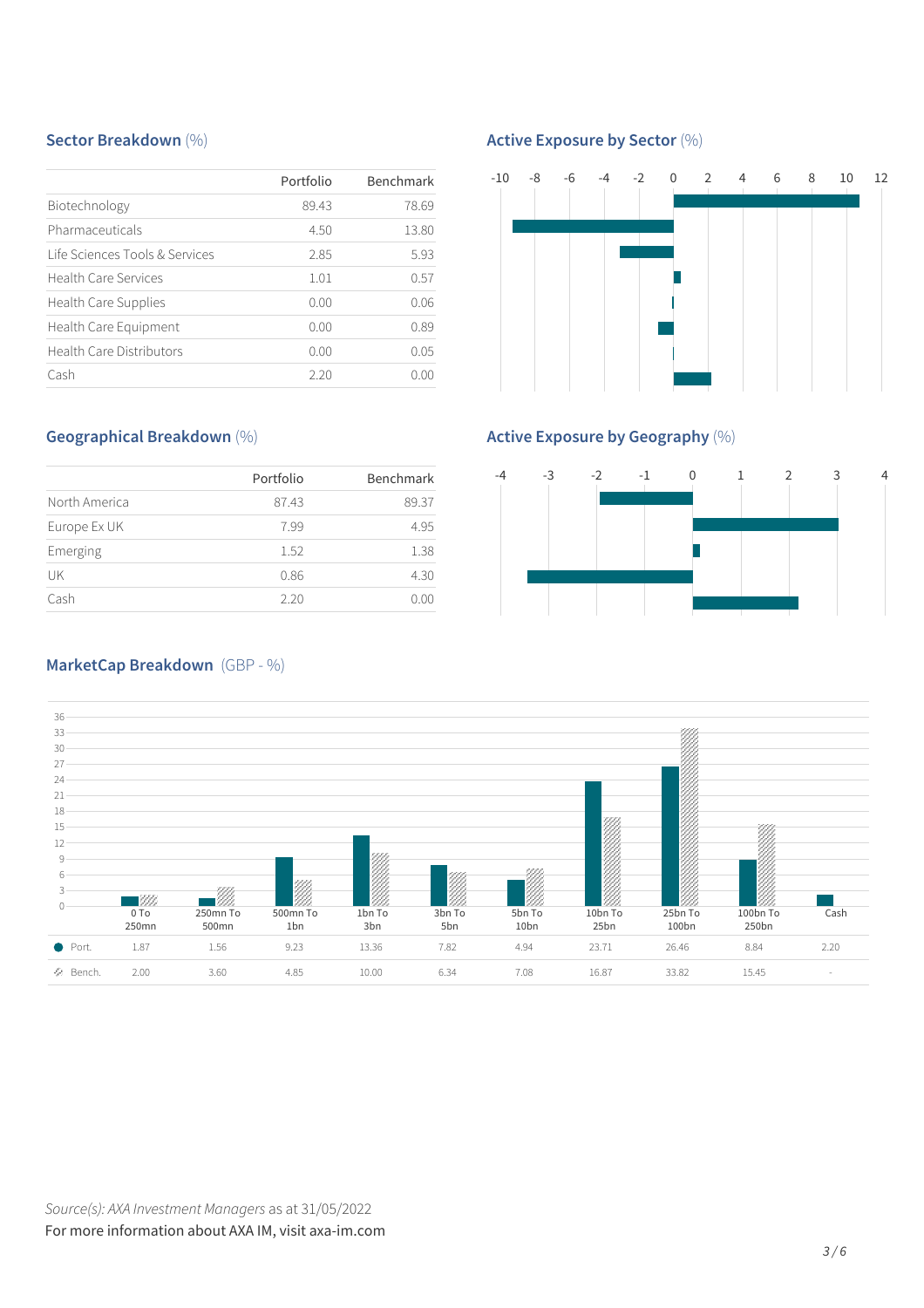# **Additional Information**

#### **Administration: Z GBP**

| Legal form                              | Unit Trust                             |
|-----------------------------------------|----------------------------------------|
| <b>UCITS Compliant</b>                  | Yes                                    |
| <b>AIF Compliant</b>                    | No                                     |
| Legal country                           | United Kingdom                         |
| 1st NAV date                            | 16/04/2012                             |
| Fund currency                           | GBP                                    |
| Shareclass currency                     | GBP                                    |
| Valuation                               | Daily                                  |
| Share type                              | Accumulation / Income                  |
| ISIN code C / D                         | GB00B784NS11 / GB00BRJZVL27            |
| Bloomberg Code C / D                    | FRABIOZ LN / FRABIZI LN                |
| SEDOL Code C / D                        | B784NS1 / BRJZVL2                      |
| MEX Code C / D                          | FRBOTH / ELABHN                        |
| Ongoing charges                         | 0.83%                                  |
| Financial management fee                | 0.75%                                  |
| Maximum management fees                 | 0.75%                                  |
| Performance fee : none                  |                                        |
| Minimum initial subscription            | 100 000 GBP                            |
| Minimum subsequent<br>subcription       | 5000 GBP                               |
| Management company                      | AXA Investment Managers UK<br>Limited  |
| Delegation of account<br>administration | STATE STREET BANK AND TRUST<br>COMPANY |
| Custodian                               | <b>HSBC BANK PLC</b>                   |
|                                         |                                        |

*As disclosed in the most recent Annual Report, the ongoing charges calculation excludes performance fees, but includes management and applied servicesfees. The effective Applied Service Fee is accrued at each calculation of the Net Asset Value and included in the ongoing charges of each Share Class.*

#### **Fund Objectives**

The aim of this Fund is to provide long-term capital growth.

#### **Investment Horizon**

This Fund may not be suitable for investors who plan to withdraw their contribution within five years.

#### **Risk Characteristics**



The risk category is calculated using historical performance data and may not be a reliable indicator of the Fund's future risk profile.

The risk category shown is not guaranteed and may shift over time The lowest category does not mean risk free.

#### **Why is this Sub-Fund in this category?**

The capital of the Fund is not guaranteed. The Fund is invested in financial markets and uses techniques and instruments which may be subject to sudden and significant variation, which may result in substantial gains or losses.

## **Additional Risk**

Single Sector Risk: as this Fund is invested in a single sector, the Fund's value will be more closely aligned with the performance of that sector and it may be subject to greater fluctuations in value than more diversified funds.

Currency Risk: the Fund holds investments denominated in currencies other than the base currency of the Fund. As a result, exchange rate movements may cause the value of investments (and any income received from them) to fall or rise affecting the Fund's value.

Further explanation of the risks associated with an investment in this Fund can be found in the prospectus.

#### **Subscription Redemption**

Your orders to buy, sell or transfer units in the Fund must be received by the Administrator by 12 noon on any working day, to receive that days Fund price. Please note that if your order is placed by an intermediary or Financial Adviser they may require extra processing time.The Net Asset Value of this Fund is calculated on a daily basis.

Minimum initial investment: £100,000 Minimum subsequent investment: £5,000

#### **How to Invest**

Retail Investors

Retail investors should contact their Financial intermediary.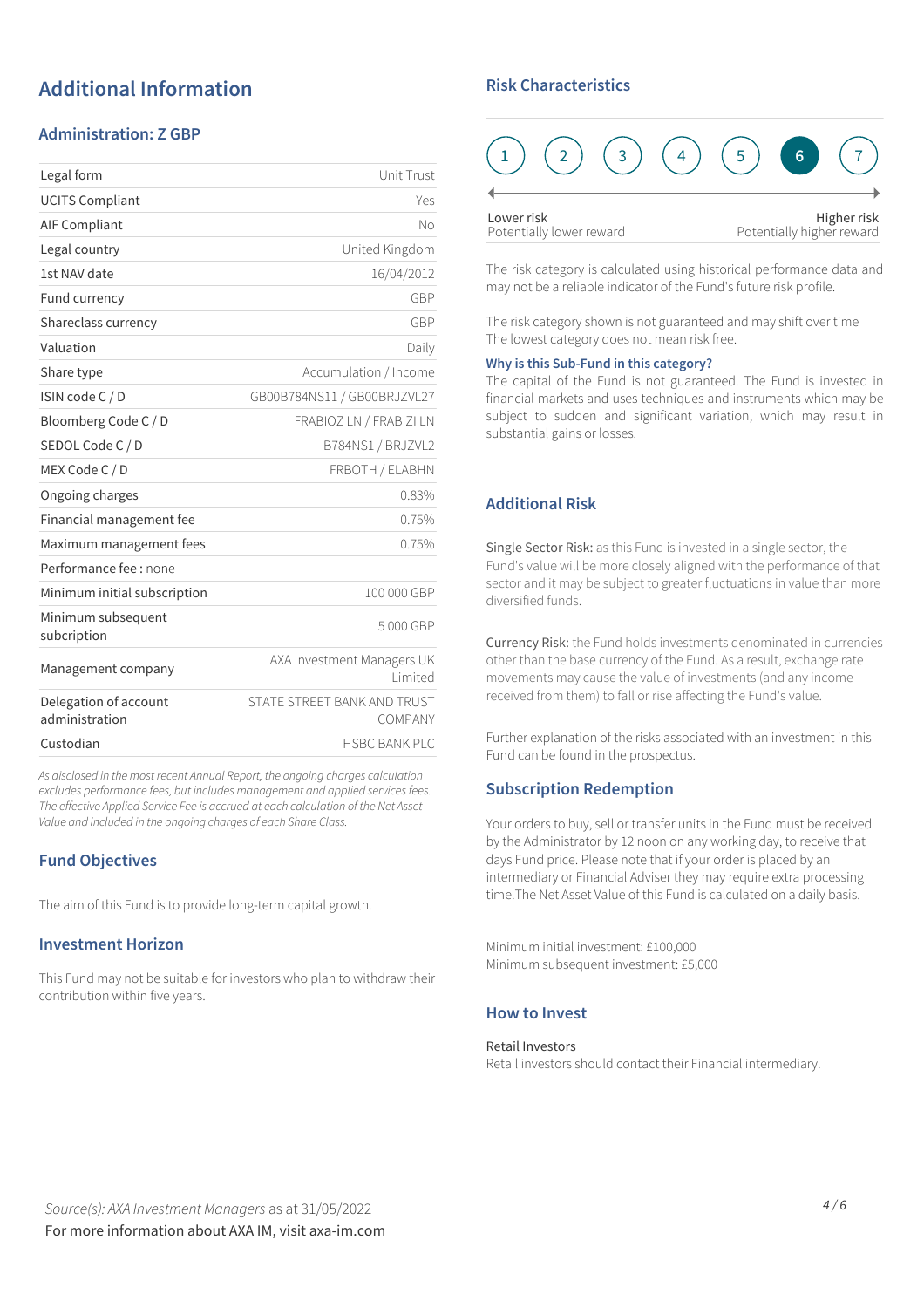#### **ESG Metrics Definition**

The ESG absolute rating is based on a proprietary scoring methodology. If the fund has one tree (5 trees), it means that it is in the lowest (highest) ESG absolute rating category. For more information on the methodology, please visit https://www.axa-im.com/responsible-investing.

ESG relative rating is calculated as the difference between the ESG absolute rating of the portfolio and the ESG absolute rating of its benchmark. If ESG Relative rating is positive (negative), this means that the portfolio has a higher (lower) ESG absolute rating than the benchmark.

CO2 relative intensity is calculated as the difference between the CO2 intensity of the fund (expressed in tCO2/M€ Revenues) and the one of the benchmark.

If CO2 Relative intensity is green, it means that the intensity of the portfolio is lower than that of the benchmark. If CO2 Relative intensity is orange, it means that the intensity of the portfolio is higher than that of the benchmark. If CO2 Relative intensity is yellow, it means that the intensity of the portfolio is similar than that of the benchmark.

ESG indicators are for informational purposes only. The portfolio has neither statutory nor contractual ESG objectives.

#### **Disclaimers**

#### Not for distribution or dissemination to US investors

This document is for informational purposes only and does not constitute investment research or financial analysis relating to transactions in financial instruments as per MIF Directive (2014/65/EU), nor does it constitute on the part of AXA Investment Managers or its affiliated companies an offer to buy or sell any investments, products or services, and should not be considered as solicitation or investment, legal or tax advice, a recommendation for an investment strategy or a personalized recommendation to buy or sell securities. The information contained herein is intended solely for the entity and/or person(s) to which it has been delivered, unless otherwise allowed under applicable agreements. AXA Investment Managers hereby disclaims any responsibility for any subsequent reproduction, redistribution or transmittal, along with any liability stemming from such activities.

Due to its simplification, this document is partial and opinions, estimates and forecasts herein are subjective and subject to change without notice. There is no guarantee forecasts made will come to pass. Data, figures, declarations, analysis, predictions and other information in this document is provided based on our state of knowledge at the time of creation of this document. Whilst every care is taken, no representation or warranty (including liability towards third parties), express or implied, is made as to the accuracy, reliability or completeness of the information contained herein. Reliance upon information in this material is at the sole discretion of the recipient. This material does not contain sufficient information to support an investment decision.

Before making an investment, investors should read the relevant Prospectus and the Key Investor Information Document / scheme documents , which provide full product details including risks,

investment charges and fees associated with the purchase of one of the mentioned products and risks. The information contained herein is not a substitute for those documents or for professional external advice.

The products or strategies discussed in this document may not be registered nor available in your jurisdiction. Please check the countries of registration with the asset manager, or on the web site https://www.axa-im.com/en/registration-map, where a fund registration map is available.

Past performance is not a guide to current or future performance, and any performance or return data displayed does not take into account commissions and costs incurred when issuing or redeeming units. The value of investments, and the income from them, can fall as well as rise and investors may not get back the amount originally invested. Exchange-rate fluctuations may also affect the value of their investment. Due to this and the initial charge that is usually made, an investment is not usually suitable as a short term holding. Commissions and costs have an adverse effect on the performance of the fund.

The Fund referenced herein has not been registered under the United States Investment Company Act of 1940, as amended, nor the United States Securities Act of 1933, as amended. None of the shares may be offered or sold, directly or indirectly in the United States or to any US Person unless the securities are registered under the Act, or an exemption from the registration requirements of the Act is available. A US Person is defined as (a) any individual who is a citizen or resident of the United States for federal income tax purposes; (b) a corporation, partnership or other entity created or organized under the laws of or existing in the United States; (c) an estate or trust the income of which is subject to United States federal income tax regardless of whether such income is effectively connected with a United States trade or business. In the United States, this material may be distributed only to a person who is a "distributor," or who is not a "U.S. person," as defined by Regulation S under the U.S. Securities Act of 1933 (as amended).

For the purposes of presenting the breakdown by country, sector, principal exposures and active strategies, equities and similar instruments relating to a single company (ADRs, GDRs, RSPs, rights, etc.) are grouped in order to form a single exposure for the said company.

The geographical breakdown is based on the country classification as published by the index provider (or the main index provider in case of a composite benchmark). The second available source is the Country ISO from Bloomberg (or Ultimate Country of risk for Emerging fund).

Annual turnover rate : Sum the last 12 monthly results to obtain the turnover rate over 1 rolling year, calculated according to the following formula: (abs(purchase) + abs(sale) - abs(subscription - redemption) ) / (2\* average AUM).

Purchase and sale exclude derivatives, short term instruments and some corporate actions.

Subscription and redemption are netted on a monthly basis, impact of inflows and outflows can result in negative turnover which does not reflect portfolio turnover, therefore annual turnover has a floor of 0.